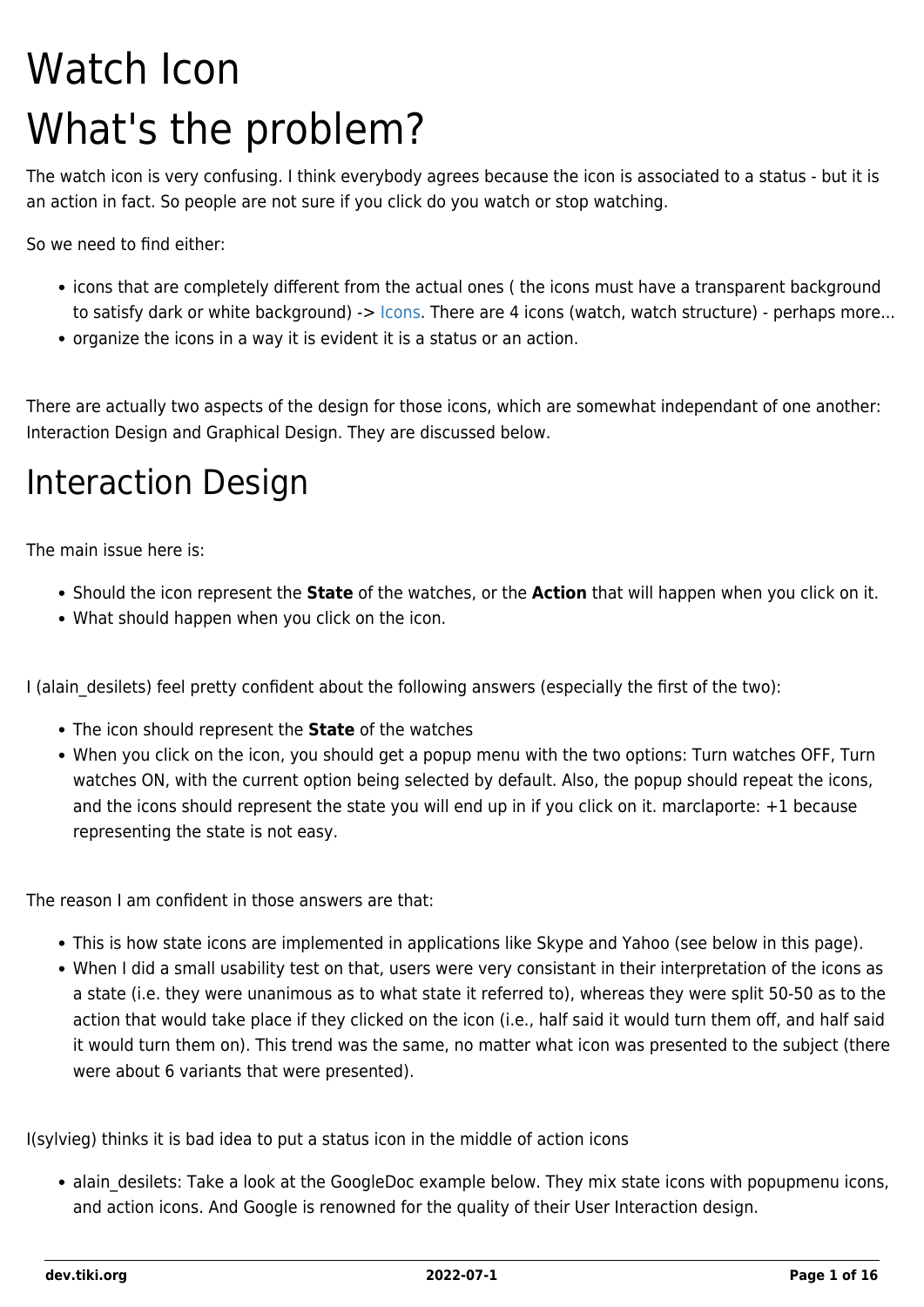I suggest we vote on this proposal here:

Do you agree with that proposal:

 $AD + 1$  $SG - 1$ 

### Graphical Design

The other aspect, is what the icons should actually look like. The graphical design itself splits in three considerations.

What should be the **basic** metaphor used for the icons. An eye, a surveillance camera, a Bell, eyeglasses, ML: it could be an envelope to convey that an email alert will be sent... ?

Please vote on your choices:

- Eye: AD +1 (familiar, recognizable even at small scale, and does convey that it has something to do with watches)SG-1 except if the eye is gray and an eye is more like a status than a tool
- Surveillance camera:  $AD + 1$  (but ONLY if we can design it so people recognize it as being a camera)
- Bell: AD -1 (evokes more something with multimedia or sounds in my mind)
- $\bullet$  Eye glasses: AD  $+1$

How should this basic metaphor be modified to generate the two icons:

- Greyed out or not: AD -1 (grey looks like it's inactive, as in YOU CAN'T CLICK ON THIS BUTTON, AND IF YOU DO, NOTHING WILL HAPPEN AT ALL) SG: +1 exactly
	- ML: How about greyed out but with a little arrow to indicate there are choices, and those choices would be like the status in Skype?
		- AD: Can someone provide an example taken from a mainstream product, where greying out is used to convey the sense of an item being "off", **but still clickable**. In general, there is a strong convention of grey meaning that an item is currently non-clickable. I think it's dangerous to deviate from that convention.
			- ML: Skype Status is greyed out and clickable
- "Annotated" with something that conveys status
	- $\circ$  Green checkmark (on): AD +1 (commonly used to signal "on", or "enabled")
	- Green plus sign (on): AD -1 (good for signaling addition of something to a list, but this is about turning on or off).
	- $\circ$  Do not enter sign (off): AD +1
	- $\circ$  White X in red full circle (off): AD +1
	- Minus sign (off): AD -1 (good for signaling removal of something from a list, but this is about turning on or off).
	- $\circ$  Outline around the icon to signal that it's "on" (AD +10 ;-))
	- $\circ$  "closed" or "off" version of base metaphor (ex: closed eye vs opened eye): AD +1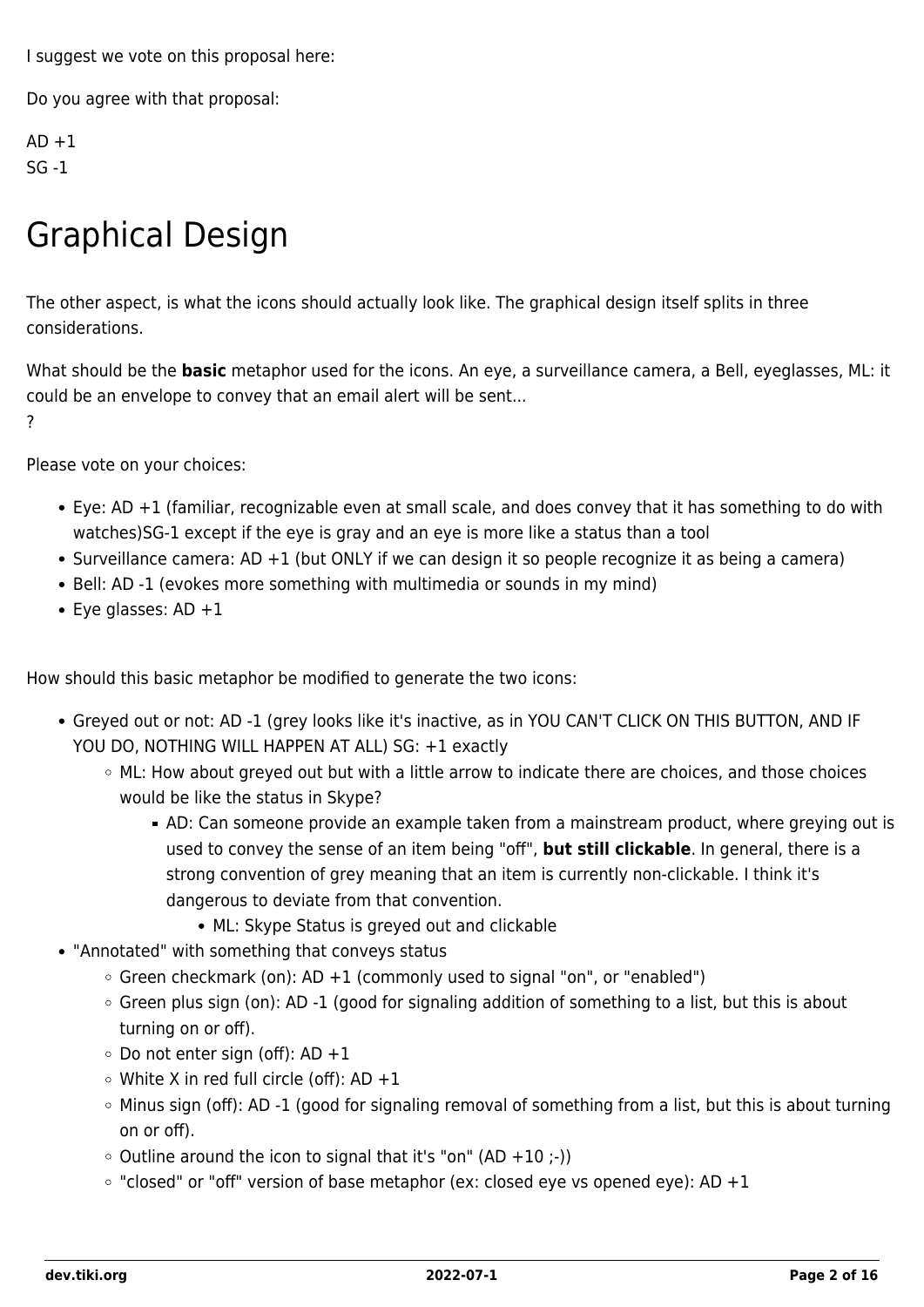# Proposed alternatives

Please list your proposal there:

## luci

- here's couple of suggestions using a "surveillance" watch cam icon (made from scratch):  $x|x|x|x|x|x|x$ 
	- o alain desilets: I like the surveillance camera metaphor, but when I first looked at the icons, I couldn't make out what the oblique rectangle was. It's only after reading your text that I could, sort of see that it was a surveillance camera. but I still had to work hard to see it. I'm not saying it's a bad idea... if we can design the visuals so that it's clearer that it's a camera, it might be a good one.

luci: is this any better recognizable cam shape ?  $\pmb{\times}$ 

#### sylvieg

- replace monitor this page:  $\bullet$  with  $\bullet$  and put the  $+$  and  $\bullet$  icon
- $\bullet$  use for 'monitor this page'  $\bullet$ , and stop monitoring  $\bullet$ 
	- o alain desilets: The glasses icons is pretty clear, I think. But I am not sure about the + and signs. It's not a convention that I have seen used outside of Tiki. Also, it has a strong connotation of "action", and based on my usability tests, I think it's best to use the visuals to convey state (because when people interpret the icon in terms of state, they are conistent, but not when they interpret it in terms of action). Also, regarding the use of grey to convey the off state, I am ambivalent on it. On the one hand, I have seen that being used in different producct, but on the other hand, when a menu or button is greyed out it usueally means (at leas on windows) that this object is currently non clickable. I think the right way to use grey is to make the status part of the icon turn grey, but not the whole thing. For example, have an eye or glasses icon with a small green check mark which turns grey when watches are off. However, when I tried that variant in my test, it didn't fare well. The 7 people who responded to the question asking what state it refered to thought watches were "on". And of the four who asnwered the question about what would happen if you clicked on it, half said turn on, and half said turn off (that 50-50 split was pretty consistent across all icons, when I asked people what action would happen).

### alain desilets

Here are some variants that are based on the eye icon with state annotation in the bottom right.

#### CG

Here is a variant with the open/closed eye (note that the idea of a closed eye was suggested by many of the subjects in Alain's usability test):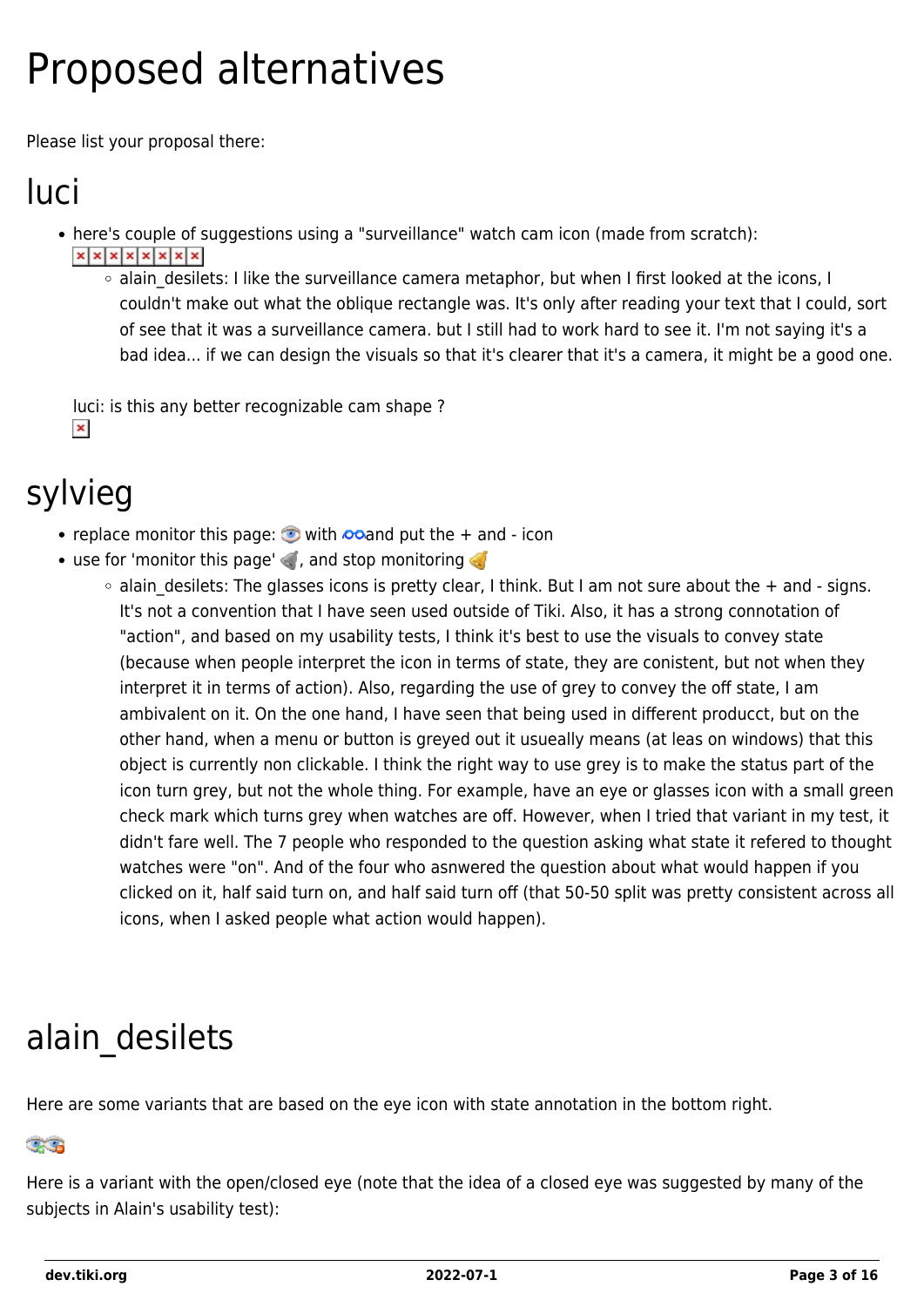

How about this: ත්ත

- I see very clear advantages to this one, and so far, it's my preferred alternative.
	- In all the sites and products I have looked at, this is how **binary** state icons are handled.
	- Note: It can be made to work against dark page backgrounds by putting an opaque, light yellow background in the "on" version of the icon (on top of adding the black outline). Haven't done here, cause no matter how I try, when I try change the background colour to yellow, it turns out flesh colour (must be something in the PNG file that I don't understand... graphical design is not my forte).
	- The eye keep its current meaning of "watches are off, click icon to turn them on".
	- $\circ$  We are just replacing the highly idiosyncratic eye with red X by a standard convention used in GoogleDocs, MS-Word, OpenOffice, and many others to indicate that an icon is in the "on" or "selected", or "active" state.
	- We use almost no realestate to indicate the "on" state (just a border), so we have more room to add other kinds of annotations (ex: small group icon to denote group watches).

#### marclaporte

The confusion is because we have the icon which is a state and an action. Is this really necessary. How about a checkbox next to an eye (on mouse-over of either, you have a help message)?

So whole zone would be clickable to set/unset. If we get fancy, it could be an AJAX refresh.

• SG: I like this one... and what about the be sure to put the watch not on the same line that the actions

Click to monitor:  $\bigoplus$  Click to stop to monitor:

- AD: I like it too, except for two things:
	- It's highly non-standard (haven't seen this convention used elsewhere)
	- o It probably suffers from the same issue as the eye with outline, in that if there is a dark background, then you won't see the outline around both items, and you won't be able to tell if the check mark is: tied to the eye, tied to the icon on its left, or an item by itself.
	- $\circ$  For me, it's a choice between the checkbox-eye combo, and the eye-with-and-without-outline one, although I have a preference for the eye-with-and-without-outline one.

AD: I actually tried this one with 12 subjects or so, and it was one of the options that fared the worst. People didn't know what to make of the empty checkbox at the bottom right. In fact, they didn't recognize it as an empty checkbox at all.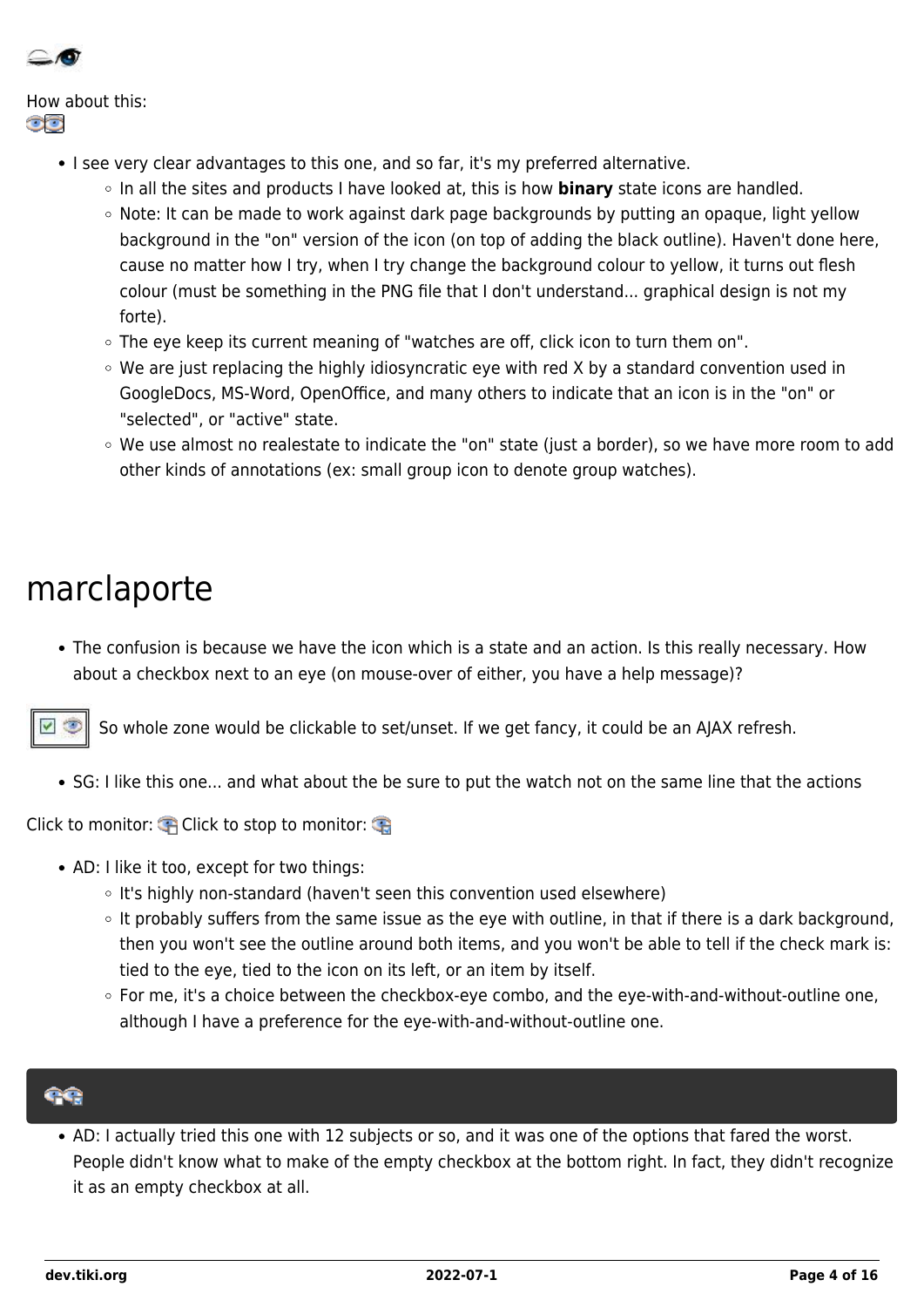Alain on mailing list wrote:

but eventually, I would like to make it so that, when you click on the icon, you see a pop-up menu like this:

X Turn Watches ON Turn Watches OFF

I think this will help a lot. Can we do now?

Rick wrote: "Can't we reuse the same implementation that the File Gallery has? When you list galleries, the Action icon is a pop-up/droplist menu."

#### NelsonKo

Not sure about this one. I get a lot of complains as well. If it is next to something like an edit button, then it makes sense that it is an action (but there are a lot of people who prefer it as status). I suggest that we use a combination icon where both the eye,and the "cancel" eye is seen side by side, and there is a highlighted green box around the current status.

### Xavi

or an eye with a radio button:

"eye icon:  $() y / () n"$ 

just some quick thought about it

### Ricks99

As I suggested earlier, I think a simple combo/droplist is the way to go:  $\pmb{\times}$ 

In the first example, the user is currently watching the page (because the eye icon is in color). The only possible option is to STOP watching the page (noted by the red NO sign).

In the second example, the user is not watching the page (because the eye is gray). The only possible option is to START watching the page (noted by the green check).

alain:I could ALMOST go with the picklist as you propose above, but with one important modification. It seems that you propose that the icon in the toolbar should always be the same variant (the eye with a down arrow), and that only the two variants displayed in the popup window should have state information. I haven't seen that in any of the products I have looked at. In all the products I have looked at, the icon in the toolbar represents the current state. When you click on it, you see icons for the various states you might want to get to. With what you propose, the user can't tell what state the watches are in without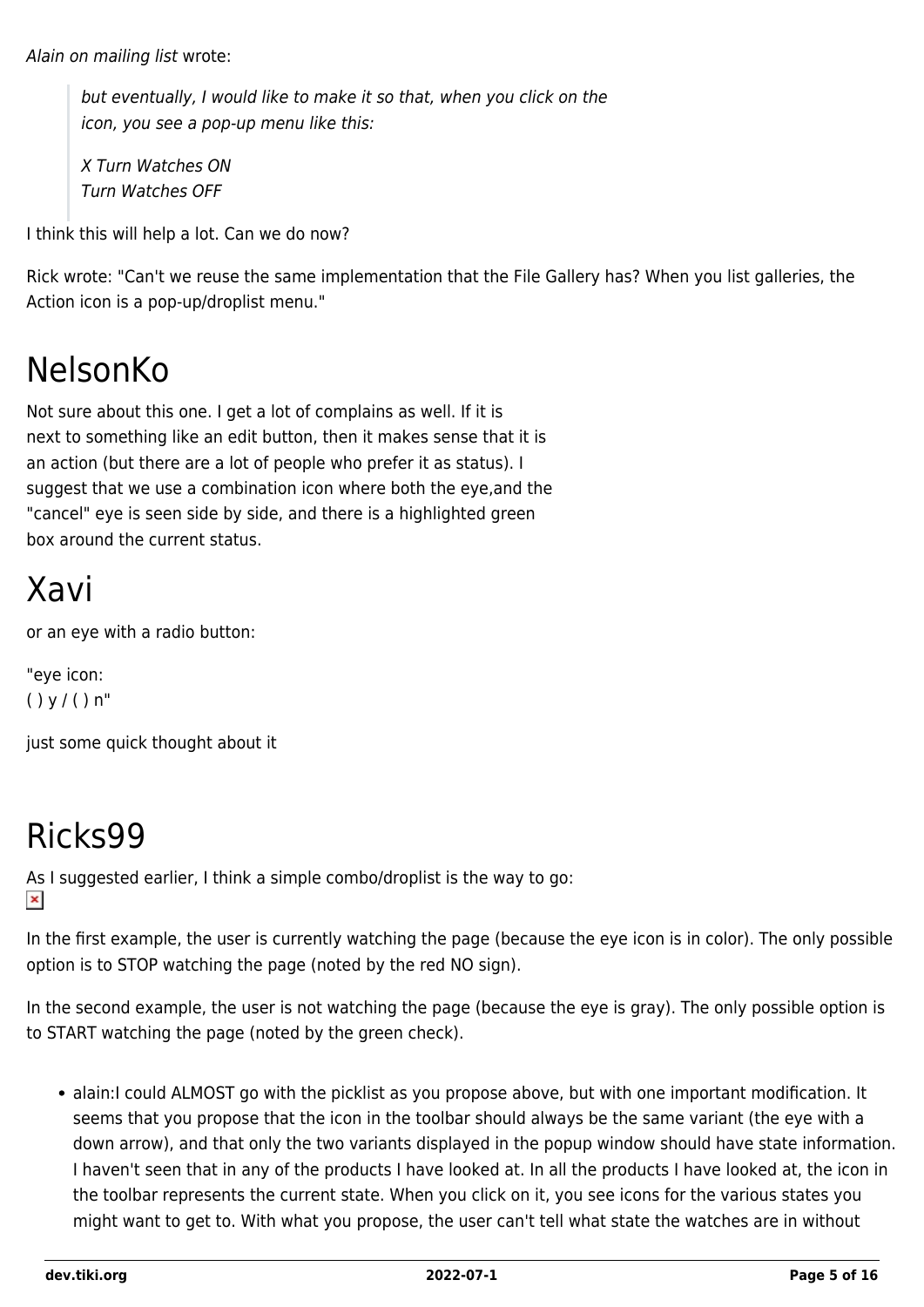clicking on it and opening the popup. I think that's a flaw, and it seems supported by the fact that mainstream products don't do it that way.

- alain: With that modification, this would be my second preferred choice after the option of having an eye with or without a black outline and yellow background.
	- (rick) The problem with using color is that it won't work will all themes. It works in windows apps because the toolbar is a standard color.
		- Alain: Having both a black border and an opaque light yellow background for the "on" version of the icon garantees that it will work against all page backgrounds. The dark outline will work for light page backgrounds, and the light yellow opaque icon background will work for light coloured page background.
- alain:I would avoid using the second drop-list (the one where grey is used to convey the "off" state). In windows, when an icon or button is grey, it almost always means that this icon or button cannot be clicked on (or that if you click on it, nothing will happen).
- alain:The reason why this drop down list is only my second choice, is that I have not seen this convention used for **binary** states. I have seen it used a lot for N>2 states, but for binary states, the commonly used convention seems to have the icon look either "selected" or "not selected", by surrounding it with a black outline, and changing the background colour a bit.

#### (rick)

Yes, it is a binary state, but we're trying to do 2 different things:

- Use an icon for status (i.e., on / off)
- Use a button for function (i.e., change status).
	- $\circ$  Alain: I agree that the icon needs to convey these two things. My point is that the way that this is dealt with in all products I have seen so far (for the case of **binary** options) is to change the background and the border of the icon to make it look "on". The popup menu is used for cases where the icon can have more than 2 states. If you don't agree with me, please provide examples of mainstream products that us a popup for a **binary** state. Let's argue based on evidence as much as possible, not on personal opinion.

Good point about the gray icon. How about:

- $\pmb{\times}$
- Alain: In my little usability test (12 subjects or so), I tried the variant with a green versus a grey checkmark. Like you, I expected this to work really well. But to my surprise, the grey checkbox was one of the worst. People didn't know what it meant. On the other hand, the green checkmakr and the do not enter sign were pretty clear (and I got the idea of the do not enter sign from you btw).
- luci: it looks more complicated, why not something like this: [watch-unwatch.png](https://dev.tiki.org/tiki-download_wiki_attachment.php?attId=80&download=y) or [watch-unwatch-nogray.png](https://dev.tiki.org/tiki-download_wiki_attachment.php?attId=81&download=y) (better no gray icons as they indicate disabled stuff)
	- (alain): Excellent Luci! When looking at Rick's proposals above, I was assuming that in the popup menu, the icons would be accompanied by text that provides more explanation. Maybe that's what you had in mind Rick, but it wasn't explicit from your pictures. In all the producst I have seen, the popup works that way, i.e. you the menu gives you icons and a textual explanation.
		- I (rick) disagree. If we're going to add text to the icon (which implies that the icon is not clear), then let's go with the [#Much\\_Simpler\\_Solution](#page--1-0) and forget the icon issue completely.
			- (alain): Rick, are you saying that the UI specialists at Yahoo and Skype are doing it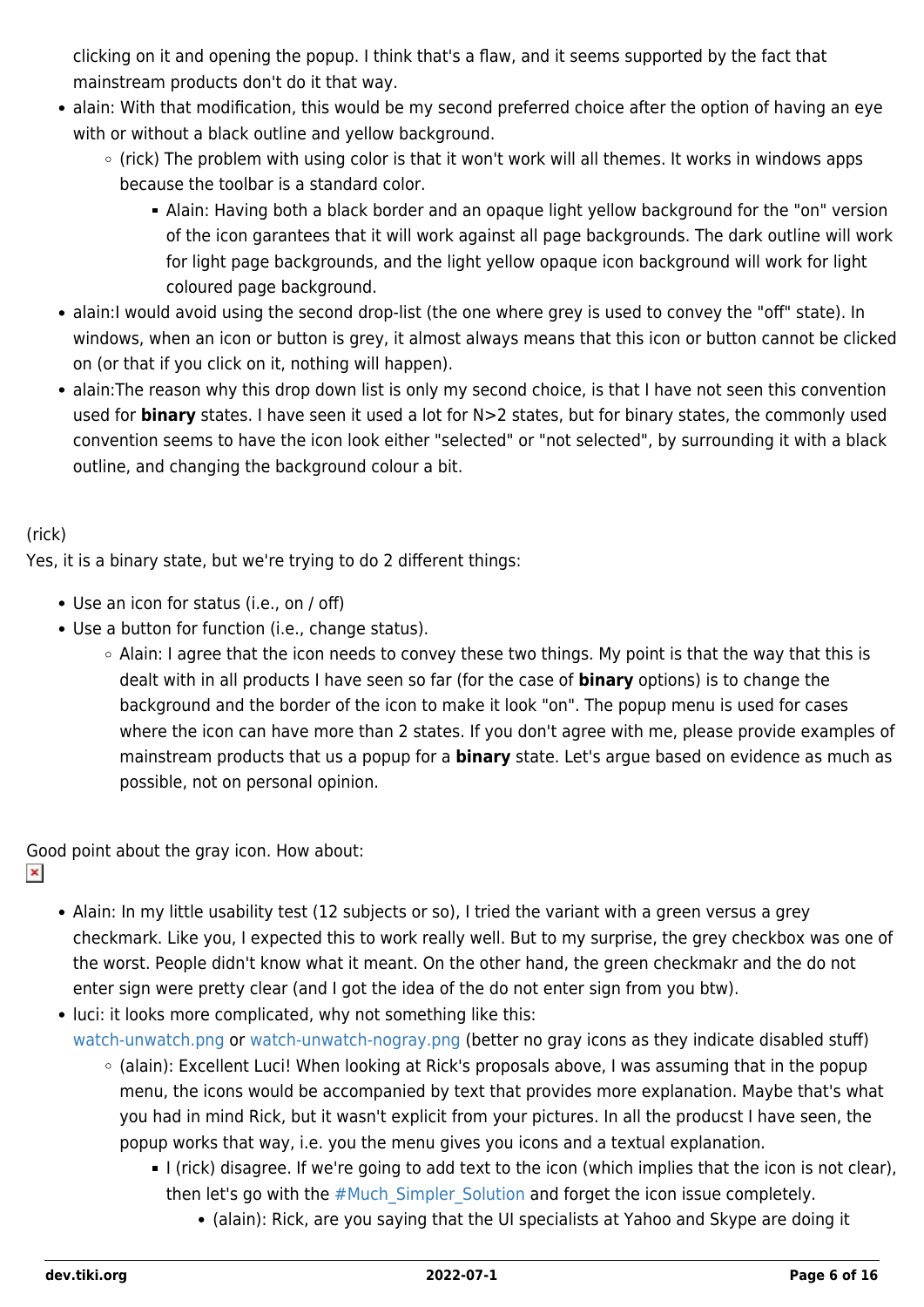wrong? Their popup menus for the online status have both icons and text.

- luci: IMHO the **main issue** and the **big problem** with the watch icon is the misunderstanding: it is **not a tool icon** but a **status icon** and it will be **never clear** because of that... that is why other apps use the "clarification" text next to the status icons... without it, the multiple status options wouldn't be understandable using just an icon. as i see it, dropdown is the best option for this multiple watch status change and the icon is just additional goodie (look and feel eye candy) which helps a bit the usability and UI but is not mandatory...
	- (alain) I agree with you, and that's what the UI specialists at Yahoo and Skype seem to think too.
- (alain): However... it's important that the texts for the two options be consistent with each other. For example, you have one proposal where the two options say: "watching" and "unwatch". The first caption says "You are currently watching", and the second one says "click here to stop watching". I think it would be better if the two captions said something like this: "watch", "don't watch", and if the one of the two which is currently active was selected by default. This is how it's done in mainstream products (I hate to harp on this point, but instead off trying to guess the correct behaviour, we should look at how it's done by organisations that have UI specialists at their disposal).
- (alain): Oh, and it's important that the captions in the popups describe the state that you will end up with when you click on that choice. That seems to contradict what I have been saying since the beginning, i.e. the icon should reflect the current state, not the state you get to when you click on the button. But that's for the icon that you click on to open the popup. The icons that are displayed in the popup menu should be the opposite, i.e. they should tell you the state you will end up with. If you think that this is wrong and inconsistent, I would again urge you to look at how it's done in mainstream products. That's exactly how it's done everywhere.

The icon now clearly shows status:  $\bullet$  = on;  $\bullet$  = off;

- Alain: No they don't. In my usability test, most people didn't have a clue what the red X over the eye meant. I have never EVER seen that convention used anywhere. Some people said that they couldn't even see that it was an eye behind the red X.
	- $\circ$  +1 what Alain says... the red cross doesn't clearly show anything  $-$  luci

The only (major?) drawback I see is that this is directly opposite of the current usage. Additionally, the dropbox could be used to also hold the category watch buttons.

Alain: Rick also suggested that we consolidate the icons for different types of watches (group, structure, personnal). I moved discussion about this to the end of the page (cause it's another kettel of fish altogehter, and very complex I think):  $#$ Consolidation of icons for different kinds of watches.

#### daniam

Here is my suggestion.

I beleive that this icon should be unique and not generic like eveyone is trying to make it look like. We should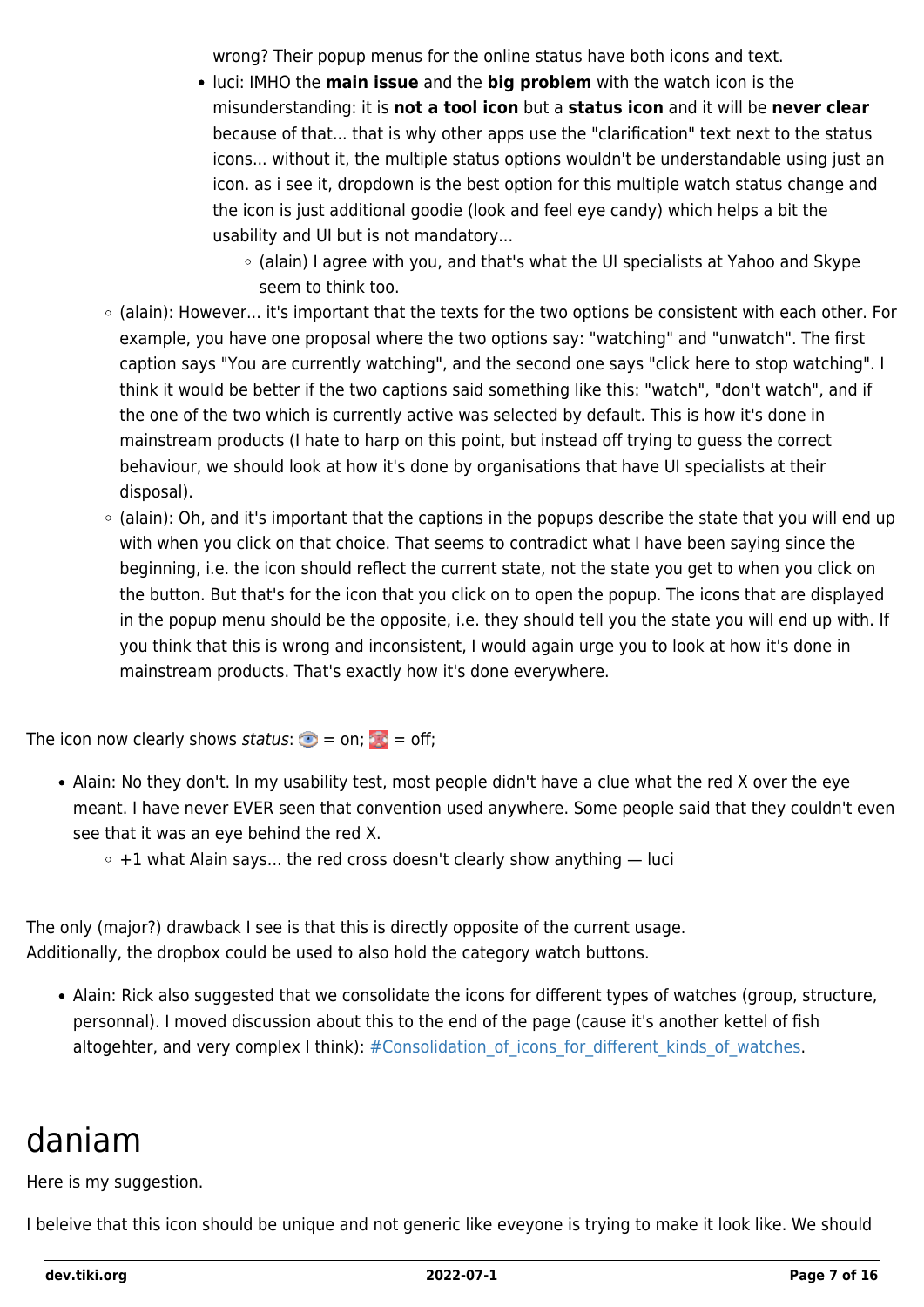think outside the box for this problem.

I've drawned samples of what this "unique" icon should or could look like:

Smaller, off course, this would be the permanent look of the icon: [tiki-browse\\_image.php?imageId=106](https://dev.tiki.org/tiki-browse_image.php?imageId=106) and [tiki-browse\\_image.php?imageId=108](https://dev.tiki.org/tiki-browse_image.php?imageId=108)

Please remember that this icon is probably the one that is most clicked on when a user starts using TikiWiki. It's not about re-inventing the wheel, it's about making users understand that this "click to monitor" buton icon is unique to Tiki (even if it may not!)

Daniel.

#### Much Simpler Solution

(rick): Of course, instead of all these icons and buttons, we could simply move the WATCH stuff to the wiki action bar (i.e., at the bottom of the page) and simply use a text button **Watch Page** or **Stop Watching Page**.

I, for one, have never fully under stood why:

- Some options use an icon at the top of the page (like PRINT, SAVE TO NOTEPAD, etc.)
- Some options use a text button at the bottom of the page (like REMOVE, RENAME, PERMS, etc.)
- Some options use both (like  $\triangle$  at the top and EDIT at the bottom).
- (alain): Very good point rick! I was wondering about that too. We could use the Wikipedia approach and have a Watch/Unwatch button. IO could go with that too. That would be my third choice at this point.
	- (alain): Note that even if we take that route, I would like to bring this discussion about state icons to a conclusion. There may be cases in the future where we NEED to use an icon as opposed to a textual button for a state, and I don't want us to have to go through that whole discussion again. It seems we are pretty close to an agreement on what the right thing to do is in those cases.
- (alain) Here's an interesting reference on when to use icons:

[http://www.uidesignguide.com/2008/04/02/when-should-i-use-icons-and-when-shouldnt-i/.](http://www.uidesignguide.com/2008/04/02/when-should-i-use-icons-and-when-shouldnt-i/) Quoting from it:

- When To Use Icons
	- The functions you are representing are common and existing mental models. Icons that fall in to this category include print, save, pdf etc.. Pretty much everyone on the web can identify a print icon and understands that something is going to get printed when clicked.
	- If space is tight in your application and future implementations may make this problem worse. In this case you really need to look at the application as a whole (we will be doing this in later examples) and identify similar functions idea for icons.
	- If using an icon would help spatially an visually withlearn ability. An example of this would be if there are many secondaryfunctions in your application in the same area. In this instance too muchtext even if the text clearly states the function can hinder the visual recognition.
- $\circ$  Studies have proven humans can recognize pictures faster then text.
- So, I think it makes sense to use an icon for Edit, Print, cause they are universal. Having a redundant Edit button is OK. I think. For watches, I think the eye is pretty good at conveying what it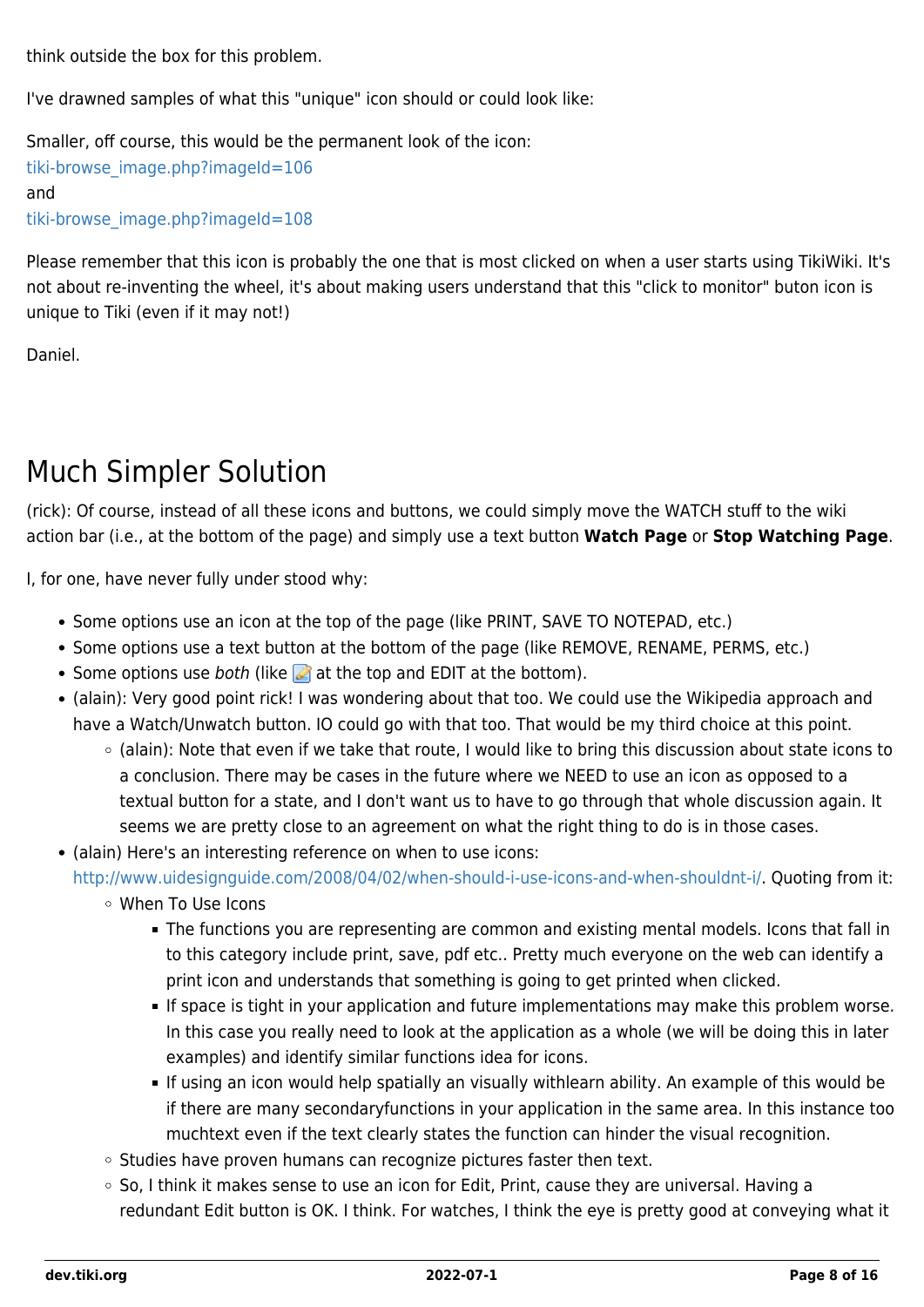means. But for things like **History**, how would you depict that graphicall? In that case, a textual button probably makes more sense.

○ That said, maybe the buttons should be at the top of the page (i.e. closer to the icons), instead of at the bottom. But that's a whole new debate ;-).

# How it's done in other sites or applications

### On Wikipedia

They don't use icons for watches. Instead, it's just a textual label "Watch" / "Unwatch".

### On Skype

Here is how it's done in Skype (focus on the green checkmark in the lower left corner).



click on that icon and you get:



In summary:

- The graphical design of the icon conveys informaation about the status.
- When you click on it, it opens a poppup menu with the various possible states. Interestingly enough, at that point, the icons in the menu convey the state that you will get to when you click on it (in other words, it's now conveying information about the action).
- Yet, I have never been confused by that dialog.

(rick)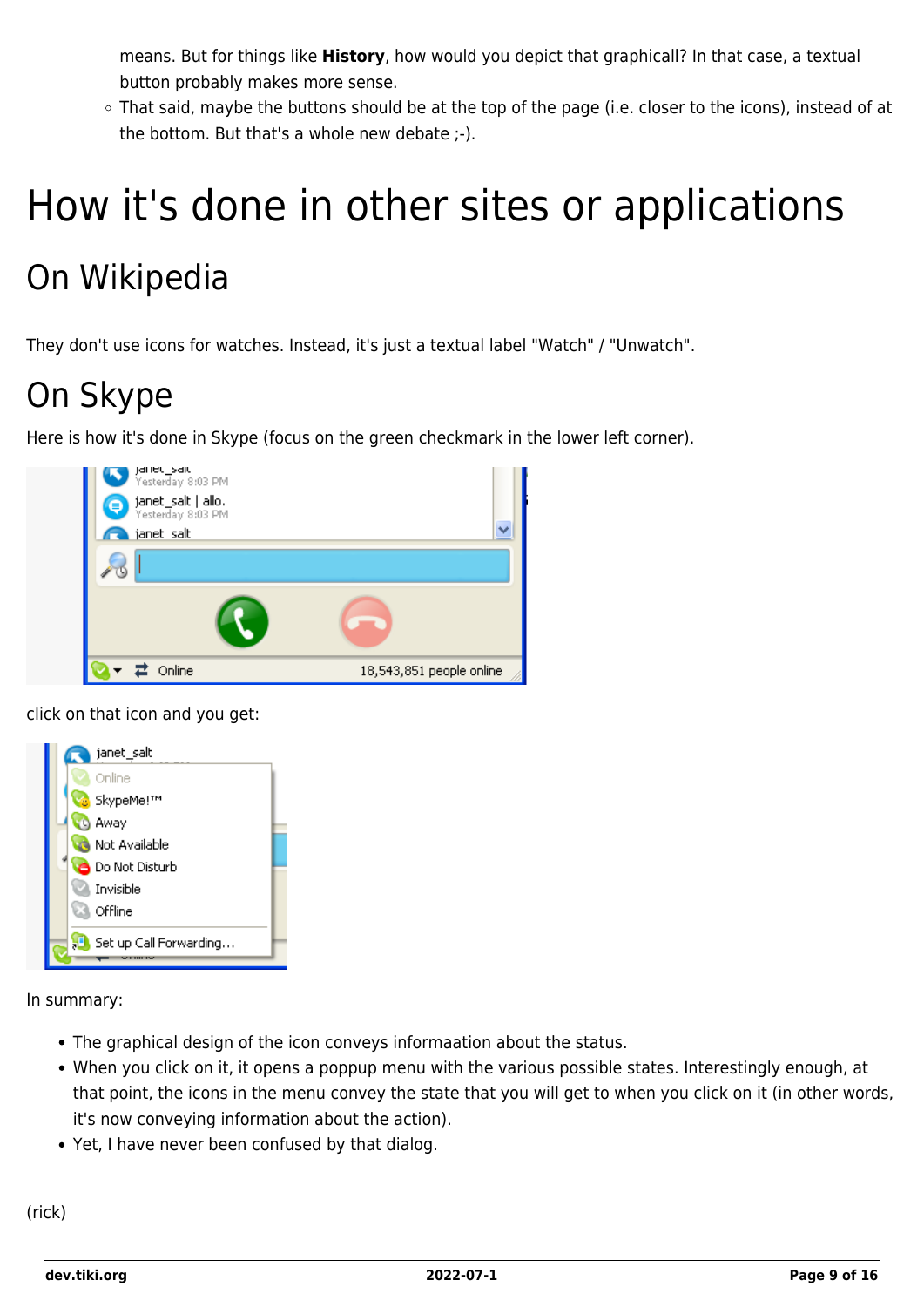This seems identical to my drop-list proposal. The icon represents current status, with the items in the drop list representing possible actions.

Alain: OK, I had misunderstood your proposal. It looked like you were proposing that the icon in the toolbar should always appear the same (eye with a down arrow) and that the "on" and "off" variants of the icon should only be displayed in the pop up menu that appears when you click on the icon. So, it sounds like we are in agreement. In that configuration the picklist is my second best favorite for a **binary** state (with the dark outline and light background being my first). BTW: The picklist as you propose is my FIRST choice for the case of an icon with  $N > 2$  states.

### On Yahoo

Here is an example of how it's done in Yahoo(focus on the happy face at the top).



click on that icon and you get:



In summary:

This is pretty much like the Skype example, except that the base icons for the various states have little in common (at least for online and busy). Icon conveys state information, you click on it and you get a menu, and at that point, icons convey action information.

### On GoogleDocs

Here is how the enabling and disabling the spell checker is done on GoogleDocs

|             |  |  |  | B I U A v & v   Link   } = = = = = = + * |  |  |  |  |  |  |  |  |
|-------------|--|--|--|------------------------------------------|--|--|--|--|--|--|--|--|
|             |  |  |  |                                          |  |  |  |  |  |  |  |  |
| In summary: |  |  |  |                                          |  |  |  |  |  |  |  |  |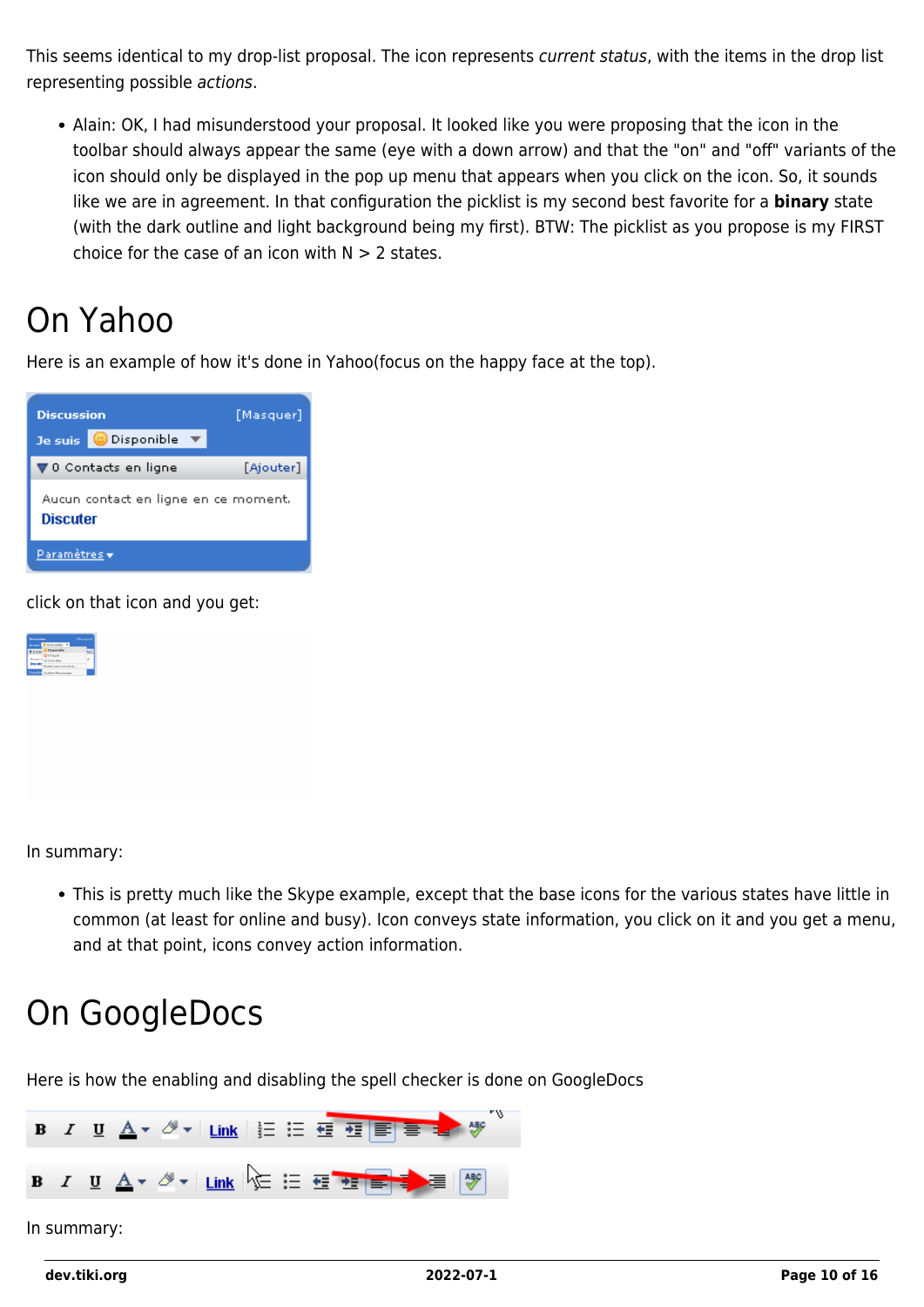- Icons indicate state (spell check is on if the icon is surrounded by an outline, which is a common way of conveying the sense of being "active"). Actually, this is a nice, universal convention which could work with any icon which can be in either on or off states!
- No popup to disambiguate the action.

### On Windows Media Player

This one is interesting, because on the same toolbar, it mixes several status icons (ex: shuffle icon) which are state based, with one (the play button) which is action based.



This may sound like a bad design, but it's consistent with something I read, which said that, if the system already gives you clear cues of its state, then you should have the icon indicate the action. In the case of the play button, you know that the system is in a play state, because you see the video moving or your hear the song play. So that icon is action based. But for the shuffle mode, you don't know the state until the end of the current track. So that one is status based.

ML: on a toolbar, it's more obvious to see what is active or not because you have something to compare with. Our watch icon could be alone or next to the print icon...

AD: Marc, you mean that if all you see is an eye with a border around it, you can't tell that it's selected, because there are not other borderless icons to tell you that with a border is "special"? I think that's a good point. But what are the chances that the watch icon will be all by iself?

ML: not that much. Most of the time, it's watch and edit, and perhaps print.

#### In MS-Word

Here is how MS-Word deals with that issue in the case of the **Track Changes** icon

Track changes off:



Track changes on:

In Summary:

- Very similar to the example from Google Docs and Windows Media Player, ie:
	- o Icon almost the same
	- o "Enabled" state is indicated by having a black outline AND a light yellow background.
	- Note: The light yellow background would address the issue raised by Sylvie regarding situations where the pages's background is already dark. In that situation, the dark outline would not show,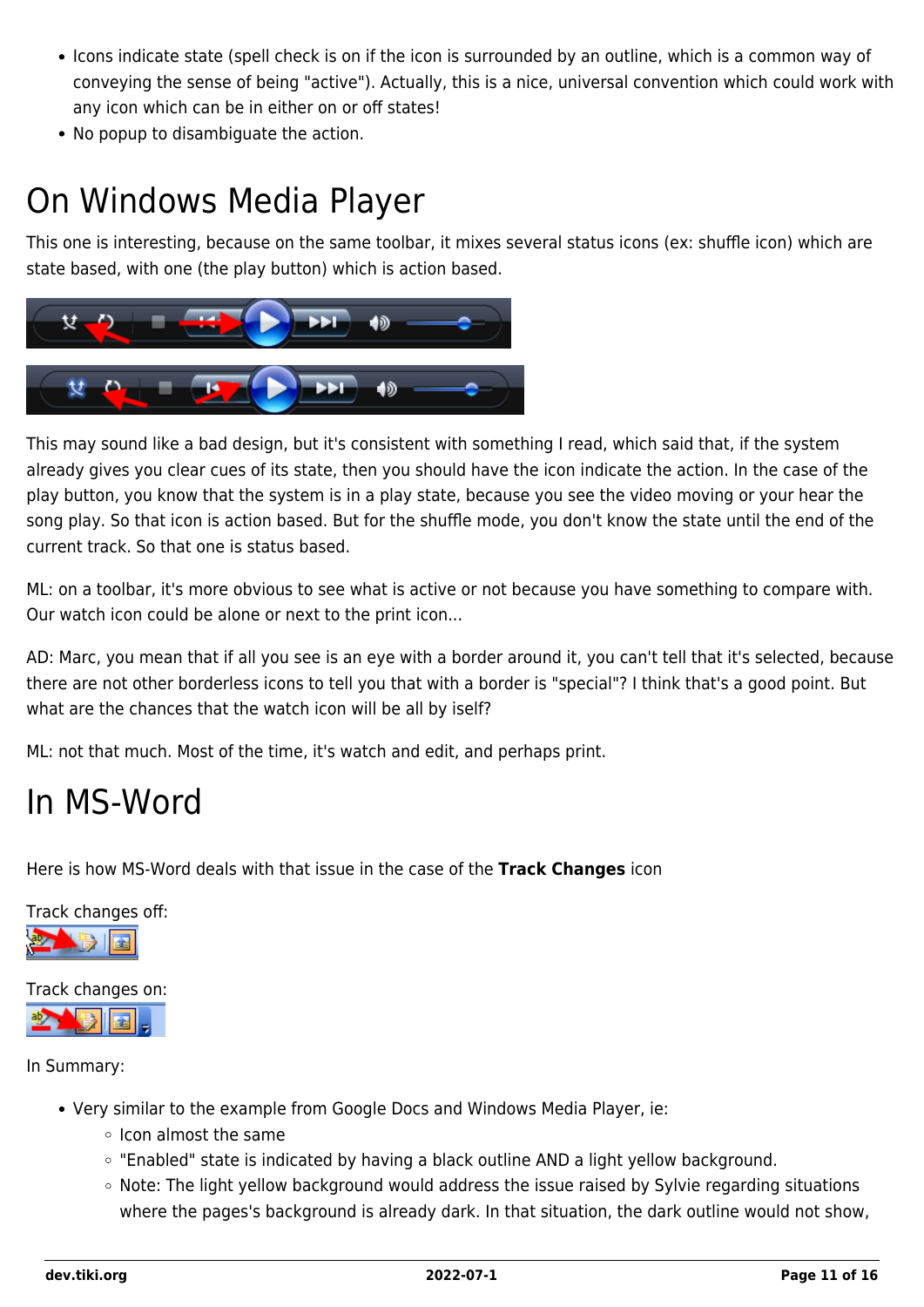but the light yellow background would still show. In cases where the page background is already light yellow, then the black outline would show.

# Careful not to reinvent the wheel

I (Alain Désilets) think we should be careful not to reinvent the wheel. Instead, we should look at how this issue of state/action icons is addressed in mainstream sites and products. See the [How it's done in other sites](#page--1-0) section for an analysis of Yahoo,

GoogleDocs, Skype, Windows Media Player and MS Word.

As far as I know, none of the people involved in this discussion (including me) are specialised in UI design, so we should not kid ourselves and think that our own pet solutions to this issues will be better than what trained UI specialists have chosen to use at Yahoo, Google, Skype or Microsoft. For sure, when we are faced with a UI issue that is unique to Tiki, we should not be afraid to innovate and invent our own solutions, but this is not the case here.

When I look at the the [How it's done in other sites](#page--1-0) section, I see some clear common trends.

**Trend1**: When an icon can only be used to change a state (ex: spell-checker on/off, user online/busy/away), then the icon displayed in the toolbar always represents the current state, NOT the state you will end up in when you click on the icon. (Note: in case where clicking on an icon opens a popup menu, the icons in the popup then represent the state you will end up with. But the icon that you clicked to open the popup still represented the state in which the application was when you clicked on the button).

**Trend2**: In all cases where the icon represents a **binary** state, the UI conveys everything it needs to convey within the space of a single icon. No need for checkbox-icon combo, or two icons side by side, or radio buttonsicon combos.

**Trend3**: When the icon is **binary**, i.e. it can have only two states, then a single icon is displayed in one of two variants. The two variants are very similar, except that the "on/active/selected" variant is made to look "highlighted", by surrounding it with a black outline and/or, making its colours more "vibrant", and/or having a slightly different background colour.

**Trend4**: When the icon can have more than 2 states, the most common solution is to display a single icon whose appearance varies with the state. The different variants are either completely different from one another (ex: smiley face versus do not enter sign), or are almost the same, except for a small annotation in the lower right corner (ex: green checkmark, a red X, etc). When you click on the icon, a popup menu is opened listing all possible states. This solution is used in Skype and Yahoo for the user's online state. A less common situation for the N>2 state situation, is to have completely different icons displayed side by side, where the active one is highlighted (again, by surrounding it with a black outline, and/or making its colours more "vibrant", and/or having a slightly different background colour). You can see this in the GoogleDocs example, for the alignment style. Note however that this last approach is never used when the icon has only 2 states.

Based on the above, I say that for the watches, we should go for the solution described in Trend3, because we are dealing with a **binary** state. If we come across non-binary states in tiki, then I would go either one of the solutiions described in Trend4 (I prefer the popup menu myself, cause it takes less real-estate).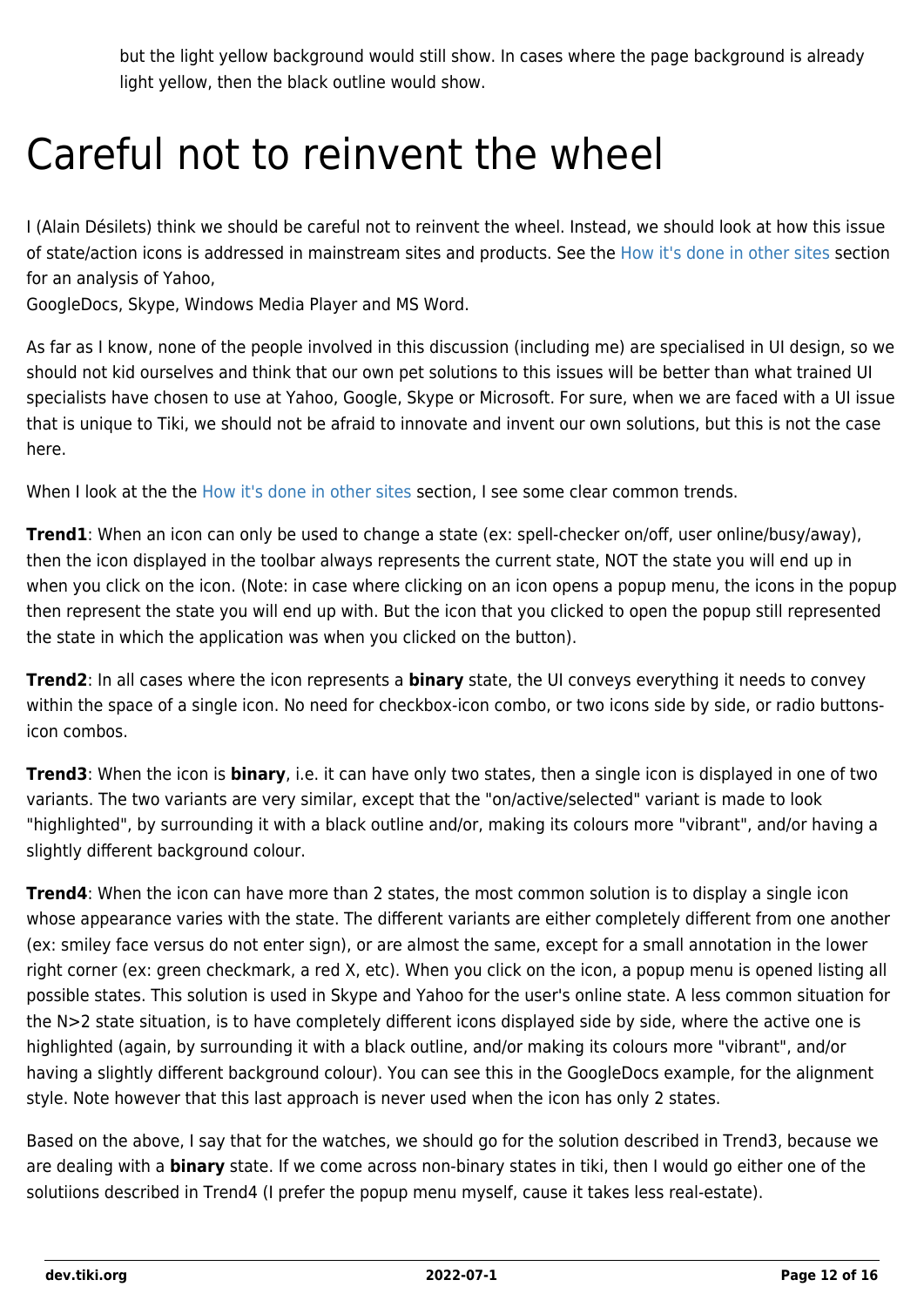Regarding the solution described in Trend3, sylvieg pointed out that a dark outline will not work on a dark page background, which is a good point. But we can deal with that in the same way as in the MS-Word example, i.e. the "on/active/selected" state would have both a dark outline, and a light yellow background. The light yellow background is guaranteed to work against dark page backgrounds, and the dark outline is guaranteed to work against a light yellow page background.

If I have failed to convince you that we should stick to a convention that is already used by other mainstream products, and if you insist on creating our own idiosyncratic UI convention, then my choice would be the eyeand-checkbox combo proposed by Marc. It seems to be the clearest among all the non-standard solutions that have been proposed here. But this is a distant second choice for me, and i still think it would be a mistake to do it.

# Consolidation of icons for different kinds of watches

Rick propose that we could consolidate different types of watches in a single icon.

I (rick) meant that the watch/unwatch is not necessarily a binary option. Potentially there are lots of different ways to "watch" a page. Consider these three samples:

 $\pmb{\times}$ 

In the first sample I am currently watching the page via:

- Specific page watch
- Structure watch

In the second sample I am currently watching the page via:

- Structure watch
- Group watch

In the third sample I am not watching the page.

The use of check boxes with droplists is a very common UI technique. For example, FF uses it to toggle the Status Bar (View > Status Bar) on and off.

(rick) If we're going to fix it, we might as well fix it. The point is, this is not a binary situation. This is an issue for all watch icons. Currently, you could have as many as *3* different WATCH icons (plus text notification if you're watching the page via a category. This is a UI mess. As an end-user I care only: Am I "watching" the page? That is, will I get notification if the page changes? Either **yes** or **no**. In my 3 sample, above, there are only two possible icons to show status: the eye icon (which means yes, I am watching the page) or the eye with red "NO" mark (which means no, I am not watching the page). The drop list contains the options of why am I watching the page? Is it because I am watching the page directly, because it is part of a structure, etc. So in alain's question: Later on, someone else sets a group watch for group X on that page, and I happen to be a member of X. Which state should the icon display? The "state" is still that you're watching it (i.e., the EYE icon. The only thing that would change, the droplist would have a check next to the Group watch (in addition to the Page watch).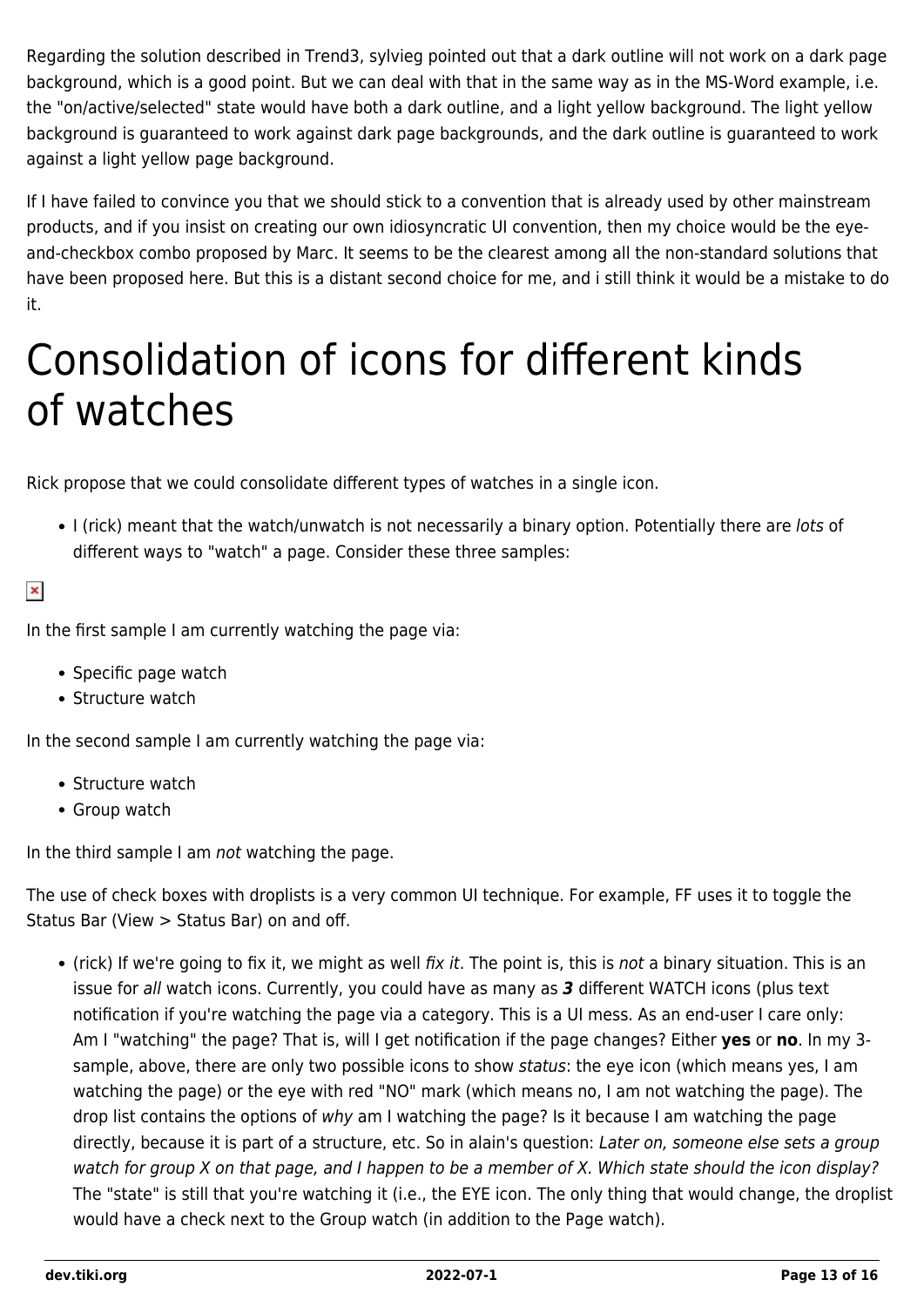- (alain) I like the idea of consolidating the various kinds of watches somehow, cause it's true that it's a bit hard to understand right now. However, I doubt that we will be able to convey all the relevant info about all the kinds of watches in a single icon. Here's why.
	- $\circ$  (alain) It seems to me that there are two main user perspectives w.r.t. to watches for a page. I will call them the OrdinaryUser (who cannot set group watches) and Admin (who can set group watches) perspectives. As an OrdinaryUser, what I want to know, when looking at a page, is "Am I watching this page or not, and how can I change that?". As an Admin, I will care about this too (to the extent that an Admin is also an OrdinaryUser), but I will also care about "Is there a group that is watching thisem page or not, and how can I change that?"
	- $\circ$  (alain) Note that for now, I am making abstraction of whether I, or a group, is watching the page directly, or indirectly (through a structure or category watch). I'll get to that later.
	- (alain) If we are to use a single icon, then as an Admin, this icon would have to communicate both those types of information to me. There can be 4 states:
		- **State 1: I am watching the page, and so are some groups**
		- State 2: I am watching the page, but NO group is watching it
		- State 3: I am NOT watching page, but some group (of which I am not part of) is watching it.
		- State 4: I am NOT watching the page, and neither is any group
	- (alain) I think these state descriptions are not very intuitive, even when spelled out textually, because they are in fact affecting two orthogonal dimensions. If they are difficult to describe textually, they will be even harder to describe iconically.
	- (alain) So, I think we still need at least two icons. One for Personal watches, and one for Group watches. For one thing, if I am an Ordinary user and don't have permission to set group watches (probably 95% of the users of a given site), then there is no point in making the icons overly complicated and hard to understand.
	- (alain) On the other hand, I don't think we need separate icons for Structure or Category watches (don't know if there is such a thing as a category watch actually). Let's look at the Personal watch icon first. If the personal watch icon is on, it means that I am watching this page, either directly (i.e. a Personal watch on this specific page), or indirectly (ex: through a personal watch on a structure, or a group watch on this particular page, or even a group watch on a structure!). As Rick has pointed out earlier, as an Ordinary user, I probably don't care about those distinctions. All I want to know is if I am watching this page or not, and how to change that.
	- (alain) If the Personal watch icon is in the "off" state and I click on it, and then click on the "on" state icon in the popup, then it's easy. A personal watch is added for me on this particular page. That's easy.
	- (alain) If the Personal watch is in the "on" state and I click on it, and then click on the "off" state in the popup, then it's more complicated, because it depends on the exact reasons why I was watching this particular page. In the case where the icon was "on" because of a personal watch on that specific page, I think the system should just remove that personal watch. But if the user was watching the page throgh one or more indirect ways, then the system should displays the various ways in which he is watching that page, and allow him to turn some or all of them off. If at the end of this the result is that there are no direct or indirect watches for that user on that page, then the icon would go into a "off" state. But if there was at least one way in which the user was still watching the page, then the icon would remain in the "on" state. The dialog for changing the Personal watches could look something like this: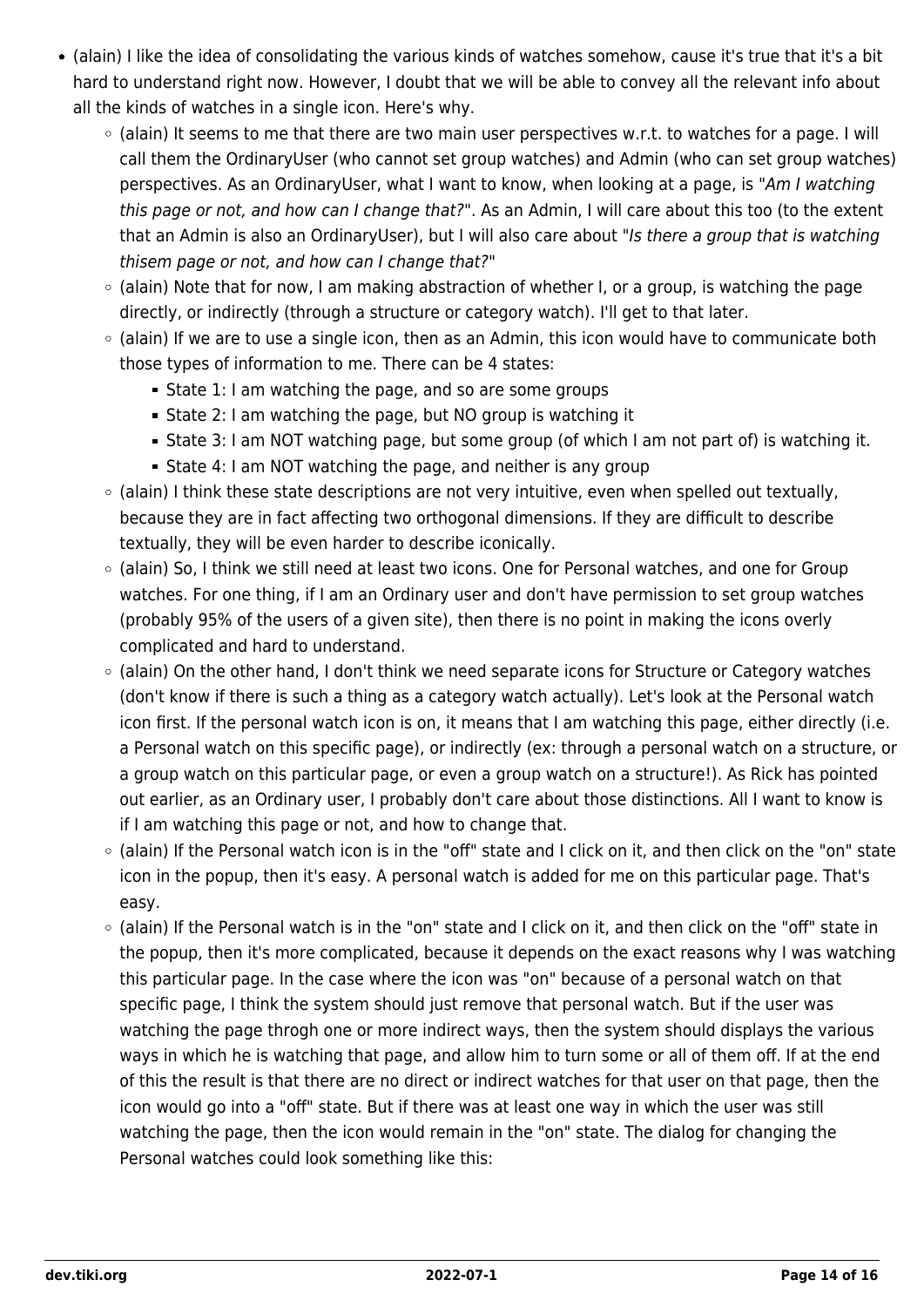#### Your watches for page: Hello World

You are currently watching this page in more than one way. Check or uncheck boxes as you see fit

#### Personal Watches

 $\nabla$  Personal watch on this specific page.

 $⊓$  Personal watch on structure An introduction to Java, which includes this specific page.

#### Group Watches

 $\nabla$  Registed  $\nabla$  Editors

- (alain) Now, let's look at the Group watch icon. Similarly to the Personal watch icon, it can have only two states "on", meaning that at least one group is watching the page, and "off", meaning that no group is watching the page.
- (alain) If the Group watch icon is in the "off" state, then when I click on it, it should open a dialog for adding group watches to this page. That's easy.
- (alain) If the Group watch icon is in the "on" state, then it's more complicated, because a group may be watching it directly, or indirectly through a structure. Again here, the system should open a dialog showing all the ways in which different groups are watching this page, and making it possible to turn some of them off. If at the end of all this, it turns out that no group is watching this page (either directly or indrectly through a structure), then the icon would become in the "off" state. But if there was still at least one group watching the page (directly or indirectly), then it would remain in the "on" state. The dialog for changing group watches could look something like this:

#### Group watches for page: Hello World

Below are the various groups that are watching this page. Check or uncheck boxes as you see fit

> Group watches on this specific page.  $\nabla$  Registed  $\nabla$  Editors Group watches on structures that contain this page Structure: An introduction to Java  $\nabla$  Editors

# Related threads

- <http://old.nabble.com/The-proverbial-watch-icon-to26212407.html#a26212407>
- <http://old.nabble.com/Icon-for-monitor-versus-icon-for-status-or-action-to17282874.html#a17315605>